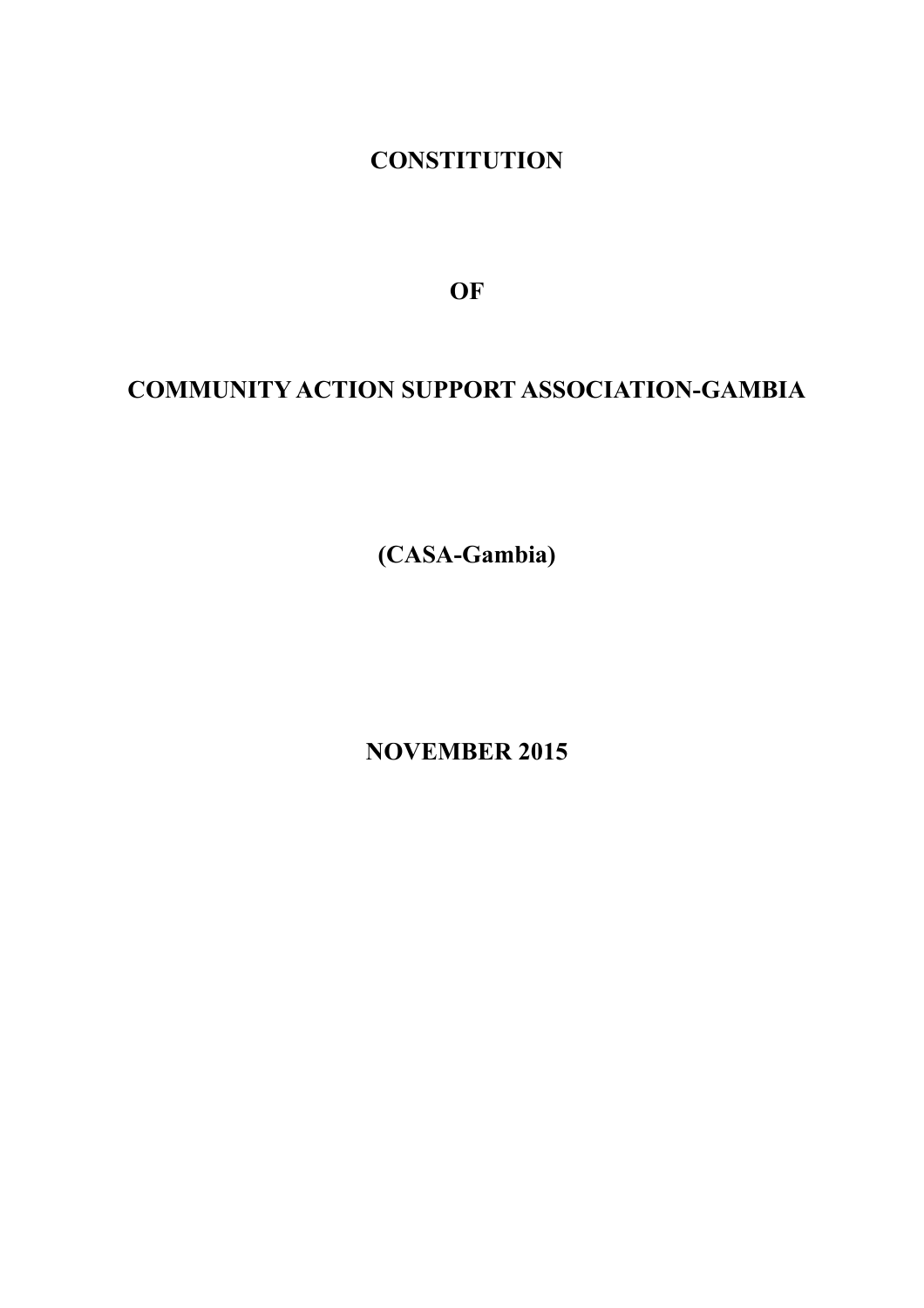# **SECTION 1: PREAMBLE AND ADDRESS OF THE ORGANISATION**

#### **Article 1: Preamble**

In year 2015, a group of Gambian youth and friends in abroad committed to the development of The Gambian people, particularly the deprived, decided to register a charitable organisation. The organisation will be registered in The Gambia as a national organisation and in Holland/or elsewhere as an International charitable organisation. Our group (to be referred to as the founding members) is inspired by the concern for poverty alleviation: Poverty constituting low income, low literacy, poor health and environmental degradation.

The founders of the organisation acknowledged the vitality of the individual and role of concerned groups in national development. This innovation is premised on the prevailing national economic situation which affects the ability of the target group to meet their basic needs and efficiently support the education of their children. It is envisaged that the beneficiaries' quality of life will eventually be improved if they are given direct support based on their priorities and; engaged on self reliant economic activities of their choice for a reasonable length of time.

The founders are committed to working with the poor through an established charitable association to be called: CASA-Gambia (Community Action Support Association-Gambia). The Association shall always be in recognition of a beneficiary action as evidence of interest and feeling. CASA-Gambia shall be a non-governmental organisation; a non-political, non-religious and a non-profit making Gambia-based charitable association with the main thrust of poverty alleviation.

## **Article 2: The name and address**

- a) The name of the organisation shall be (CASA-Gambia) Community Action Support Association for Gambia
- b) The Address of the Association shall be: AwesomeNET House, BrufutSaatay-ba, BrufutVillage, Kombo North, West Coast Region

## **SECTION 2: THE ORGANISATION**

#### **Article 1: Goals**

The quality of life of the CASA-Gambia target beneficiary IMPROVED through sustainable socioeconomic development

#### **Article 2: Objectives**

- 1) Access to Basic Education and retention improved
- 2) Access to Health Care improved
- 3) Income earning of the target beneficiary improved
- 4) Disaster response improved
- 5) Production and management of Natural Resources improved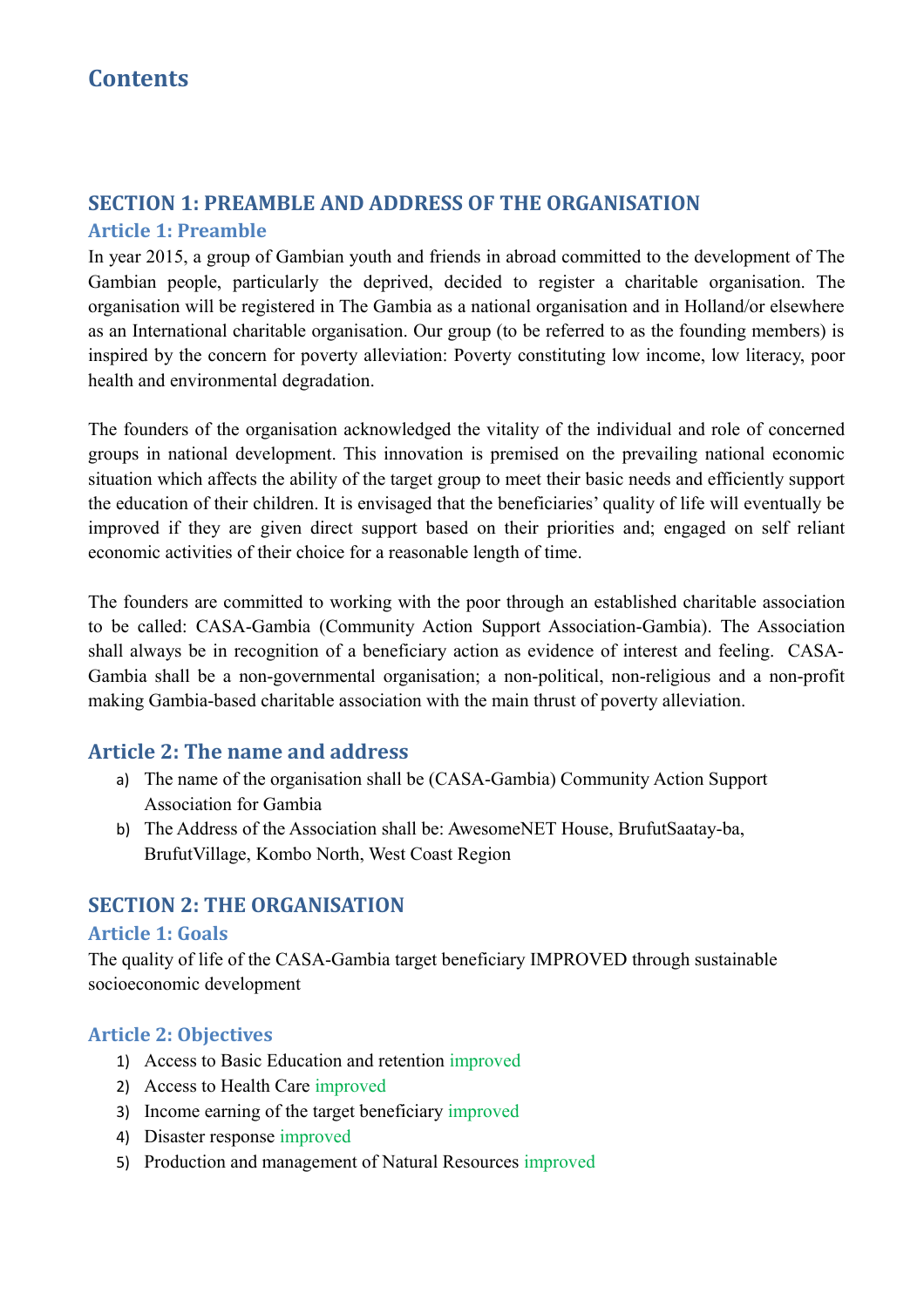## **Article 3: Functions and activities**

CASA-Gambia (referred to as the organisation in the constitution) will maintain and ensure its commitment to the realisation of the Goals and Objectives stipulated in the constitution by supporting the organisations core programmes: The core programmes include:

- 1. Basic Education Support (BES)
- 2. Primary Heath Care (PHC)support
- 3. Micro-enterprise Development support
- 4. Disaster mitigation and Logistic support
- 5. Agriculture and Natural Resources support

## **SECTION 3: ORGANISATION AND MANAGEMENT**

## **Article 1: The organisational structure**

CASA-Gambia executive members shall comprise the following:

- a) Chairperson
- b) Executive Secretary
- c) Finance Controller (Treasurer)
- d) Education Programme Coordinator
- g) Health Programme Coordinator
- h) Agricultural and Natural Resource (ANR) Programme Coordinator
- i) Advocacy and Capacity Strengthening Coordinator
- j) Micro-enterprise Development Coordinator
- k) Admin and Accounting Assistant

# **Article 2: The Board/Advisory Committee (AC)**

The AC, Identified by the founders, will meet once every quarter to discuss, matters relating to the progress being made in general. Board meetings will be convene by the secretary of the Board and their terms of reference will summarily include:

- Examining and approving the plans of the association
- Assessing progress being made in the implementation of projects
- Evaluating the project monitoring procedures
- Evaluating performance in terms of output and outcome
- Reviewing and verifying reports
- And any other business as may be required

## **Article3: The founders**

The founders of the organisation (CASA-Gambia) are to be actively represented at all levels.

# **Article 4: The supreme authority of CASA-Gambia**

The supreme authority of CASA-Gambia is vested on the Executive Committee. Subject to that authority, the Executive Committee – under the leadership of the Chairperson – shall govern the organisation.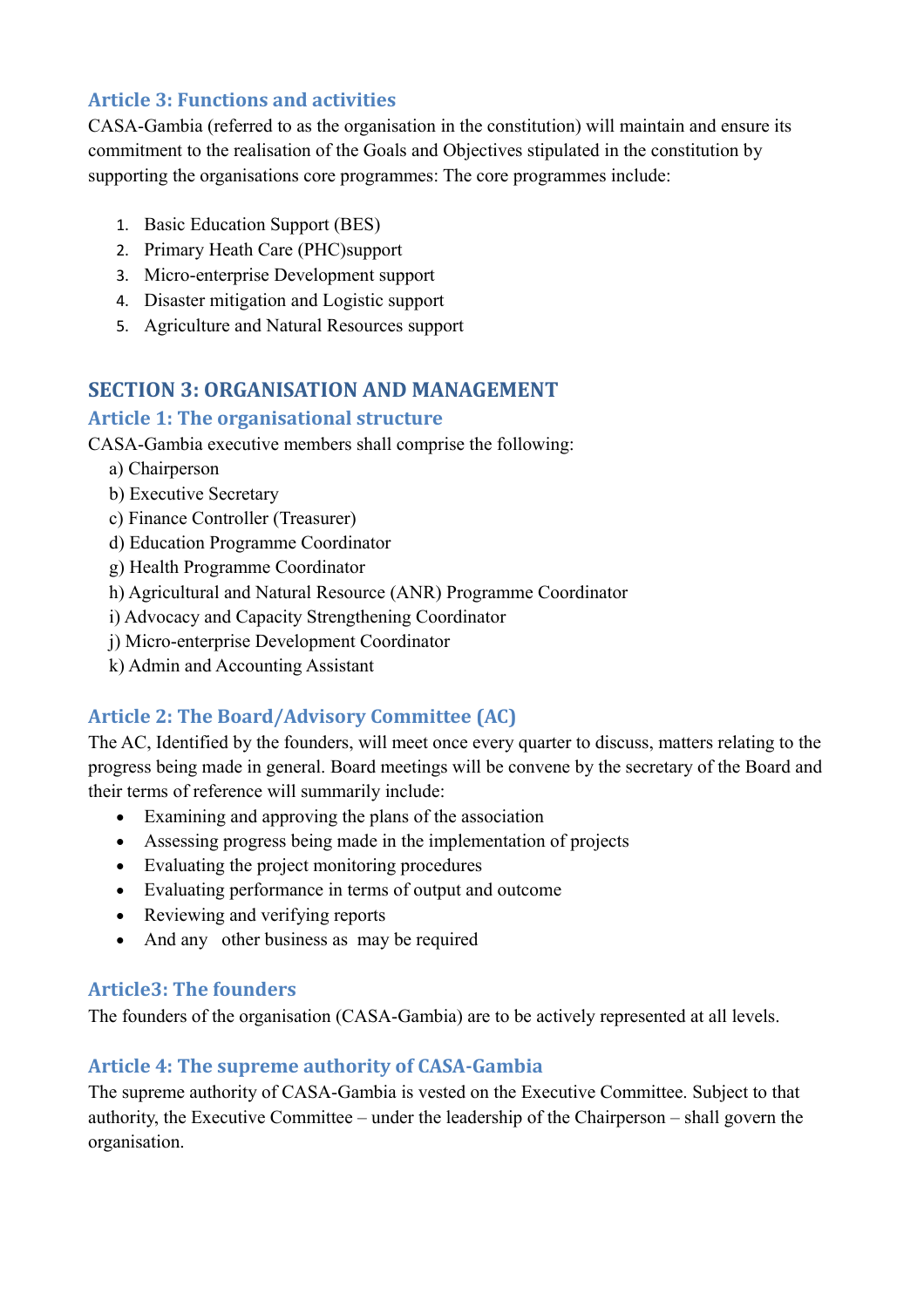# **SECTION 4: FUNCTIONS OF THE OFFICERS OF CASA-GAMBIA**

# **Article 1: Functions of the Executive Committee (EC)**

The EC comprises the Senior Management Team (SMT) VIZ: The Chairperson, the Executive Secretary, Financial Controller and their functions shall be:

- To enforce the Constitution of the organisation
- To supervise the extension of CASA-Gambia support to groups and/or individuals
- To supervise all such activities that may further the Goals and Objectives of CASA-Gambia
- Deal with all other matters affecting the interest and welfare of the organisation
- Be responsible of the conduct of organisational activities
- Be accountable for the management of all resources of CASA-Gambia
- Supervise programme/activity planning and fund raising
- To ensure transparency, accountability and probity by all stakeholders
- To ensure conformity of CASA-Gambia activities to the development Blueprint of the Gambia Government
- To liaise with the Advisory Board/Committee where necessary

# **Article 2: The Associate Chairperson (ACP)**

The Functions of the Associate Chairperson shall be dictated by the laws, resource mobilisation and advocacy activities of the Associate Organisation at the international level. However, he or she will be responsible of raising funds for CASA-Gambia and marketing project proposals. He/She will be responsible of approval of Annual Plan and Budget of CASA-Gambia and ensuring retirement of funds to the donors through the Associate Organisation. He/She will also be responsible for international auditing of funds managed by CASA-Gambia. He/She will be the delegate of the CASA-Gambia donors.

## **Article 3: The Chairperson**

This person shall be based in The Gambia responsible of:

- Convening and presiding over Management Team Meetings (MTM)
- Representing the organisation (CASA-Gambia) in negotiations on its behalf,
- Working in counterpart with the AEC.
- Acting as liaison between CASA-Gambia and line Government Ministries
- Delegating functions/responsibilities accordingly
- Terminate CASA-Gambia staff who infringe the constitution on behalf of the founders,
- Engaging, hiring or appointing/registering of members into CASA-Gambia,
- Executing the supreme authority of the organisation at all times,
- Responsible of auditing of the financial administration and management,
- Being a signatory to the CASA-Gambia bank account,
- The Chairperson shall heed the advice of the Advisory Board on procedural matters
- Coordinating the flow and dissemination of information,

# **Article 4: The Executive Secretary (ES)**

The Executive Secretary will be responsible of the overall programme and management of the organisation. The EC is second in command and all other Officers, except the FC, shall report to him. The ES will be the Assistant to the Chairperson and be responsible for:

All records and record keeping of the organisation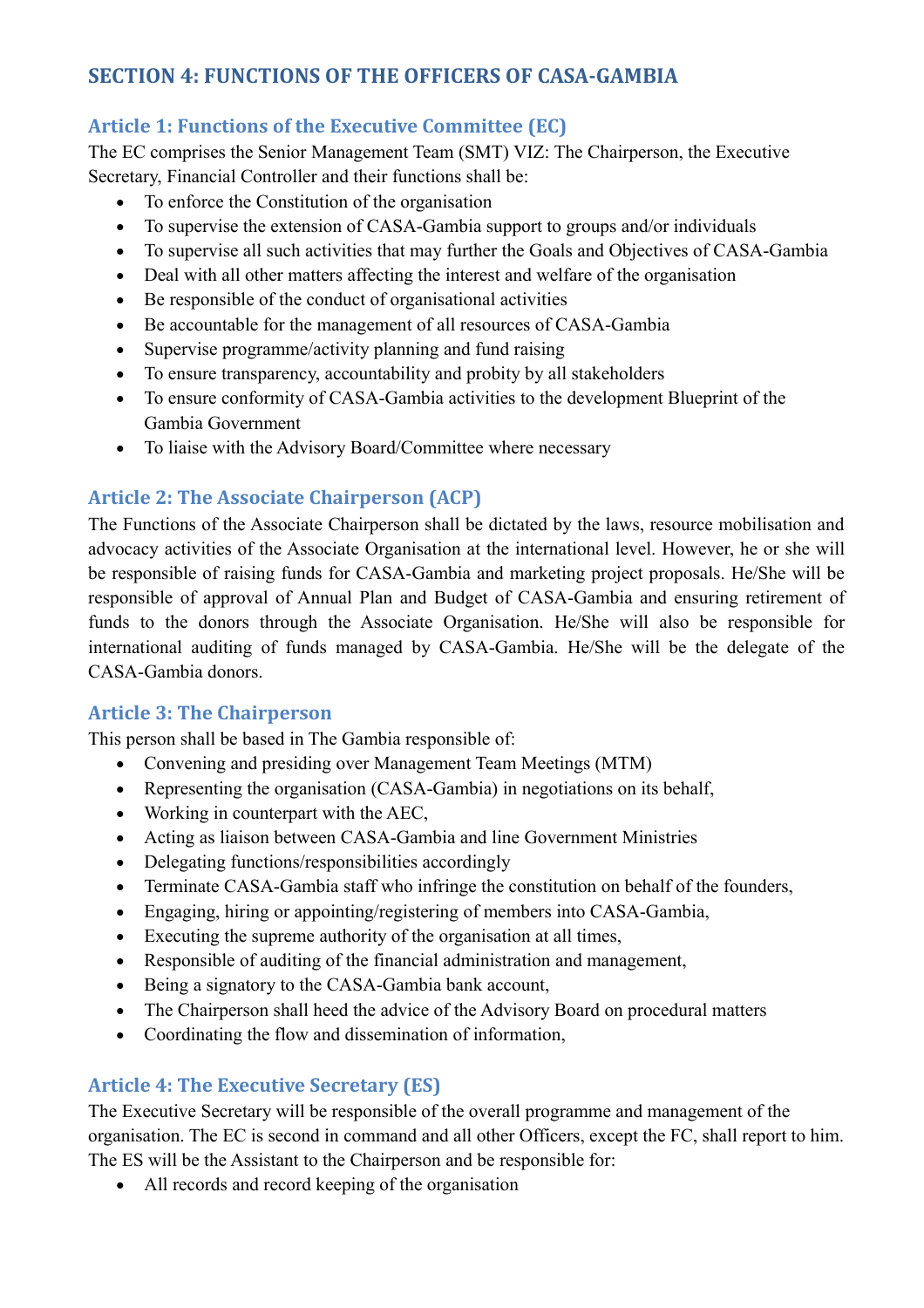- Drafting all correspondence for or on behalf of the Chairperson
- Accountable for the programme management and implementation
- Carry out any other duty assigned to him/her

# **Article 5: The Financial Controller (FC)**

The financial Controller will initially perform the functions of accountant according to established financial administration and management procedures using authentic tools. He/She will be responsible of ensuring the judicious use of CASA-Gambia funds according to the donor advice the financial policy and procedures and report to the Chairperson. He/She will be the main signatory to the accounts of CASA-Gambia

## **Article 6: The Education Programme Coordinator (EPC)**

The EPC will be responsible of coordinating the implementation of all education programmes of CASA-Gambia. He/She will report to the ES and carryout any other duty assigned to him.

## **Article 7: The Health Programme Coordinator (HPC)**

The HPC will be responsible of coordinating the implementation of all Primary Health Care Programmes of CASA-Gambia. He/She will report to the ES and carryout any other duty assigned to him.

## **Article 8: Agricultural and Natural Resource (ANR) Programme Coordinator**

The ANRPC will be responsible of coordinating the implementation of all ANR Programmes of CASA-Gambia. He/She will report to the ES and carryout any other duty assigned to him.

## **Article 9: Advocacy and Capacity Strengthening Programme Coordinator (ACSPC)**

The ACSPC will be responsible of coordinating the implementation of all ACS Programmes of CASA-Gambia. These include:

- The coordination of all promotional activities of CASA-Gambia
- Coordination of all capacity building and awareness raising activities of CASA-Gambia
- Coordinating all disaster relief activities of CASA-Gambia
- Serving as the social relations focal point of the association
- Partnering with relevant coordinators and other institutions

He/She will report to the ES and carryout any other duty assigned to him.

#### **Article 10: Micro-enterprise Development Coordinator (MDPC)**

The MDPC will be responsible of coordinating the implementation of all MDP of CASA-Gambia. He/She will report to the ES and carryout any other duty assigned to him.

#### **Article 11: Admin. and Accounting Assistant (AAA)**

The AAA will be responsible of the daily financial transactions and recording of the Association under the guidance of the FC. He/she will also serve as the administrative assistant answerable to the EC in this respect and carry out any other duty assigned to him/her.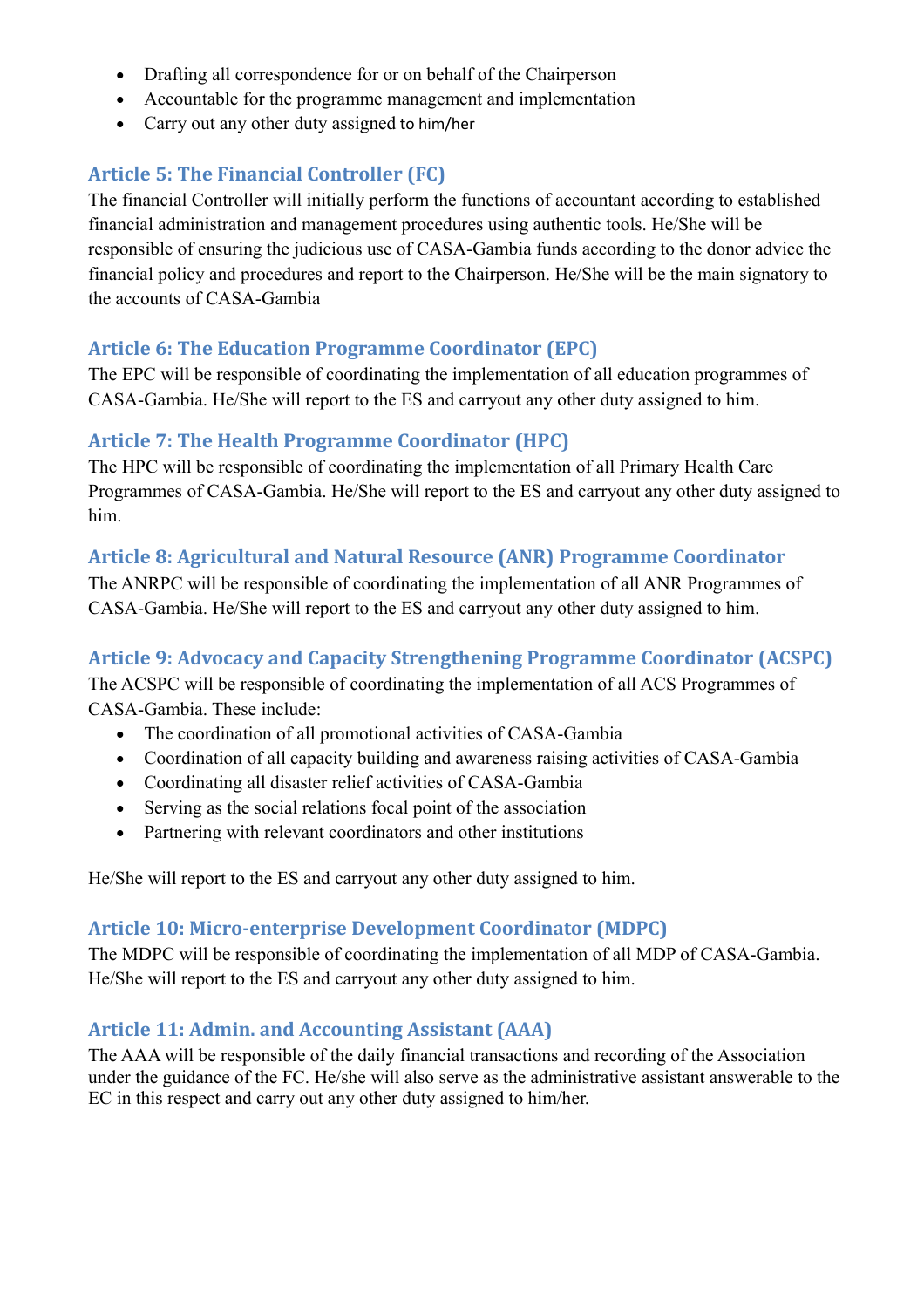# **SECTION 5: AMENDMENTS TO THE CONSTITUTION, DISOLUTION &ARBITRATION Article 1: Constitutional amendments**

All amendments to the constitution shall be subjected to the approval of the founders in consultation with the Advisory Committee

#### **Article 2: Dissolution**

- a) The organisation shall only be dissolved if the founders file a motion of dissolution, which shall be brought before a meeting with the Advisory Committee (AD) – convened for that purpose.
- b) In the event of the organisation (CASA-Gambia) being dissolved as provided above, all debts legally made on behalf of the organisation shall, be fully discharged and remaining funds will be re-directed according to the recommendations of the AC
- c) The members of the Executive Committee and other officers of the organisation, acting in relation to any affairs of the Organisation and their respective Executive or administrators, shall be indemnified and secured harmless out of the assets of the Organisation against any liability incurred by the discharge of their duties.
- d) Where the existing assets cannot meet the existing liability at the time of dissolution, all members shall remain liable to settle such liability.
- e) The replacement of any officer of the Executive will be approved by the Chairperson in case of any unforeseen circumstances in consultation with the Advisor and the Associate Chairperson

#### **Article 3: Arbitration**

In case of conflict among Executive Committee Members of the Organisation, the Advisory Committee and the founders will meet as an Arbitration committee to resolve any query/complaint or dispute put before them and their decision will be final.

# **SECTION 6: CASA-GAMBIA DEVELOPMENT PARTNERS**

#### **Article 1: CASA-Gambia affiliation with Government Departments and NGOs**

CASA shall be supporting the development initiatives of the target group with a minimum institutional support to partners for programme implementation according to a memorandum of understanding between CASA-Gambia and such organisations –namely;

- $\checkmark$  The Ministry of Basic and Secondary Education (MoBSE);
- $\checkmark$  Ministry of Health and Social Welfare;
- $\checkmark$  Ministry for Lands and Regional Government
- $\checkmark$  Appropriate NGOs
- $\checkmark$  Community-based Organisations
- $\checkmark$  Relevant Specialist

The interpretation of this constitution regarding partnership modus operandi will be confined to the interpretation of the memorandum of understanding between CASA-Gambia and other partners.

#### **Article 2: CASA-Gambia affiliation with Beneficiary Groups**

The grassroots group structures namely: Village Development Committee (VDCs), Ward Committees and Adhoc Committees, with authority vested on them by the beneficiaries/(our target groups), will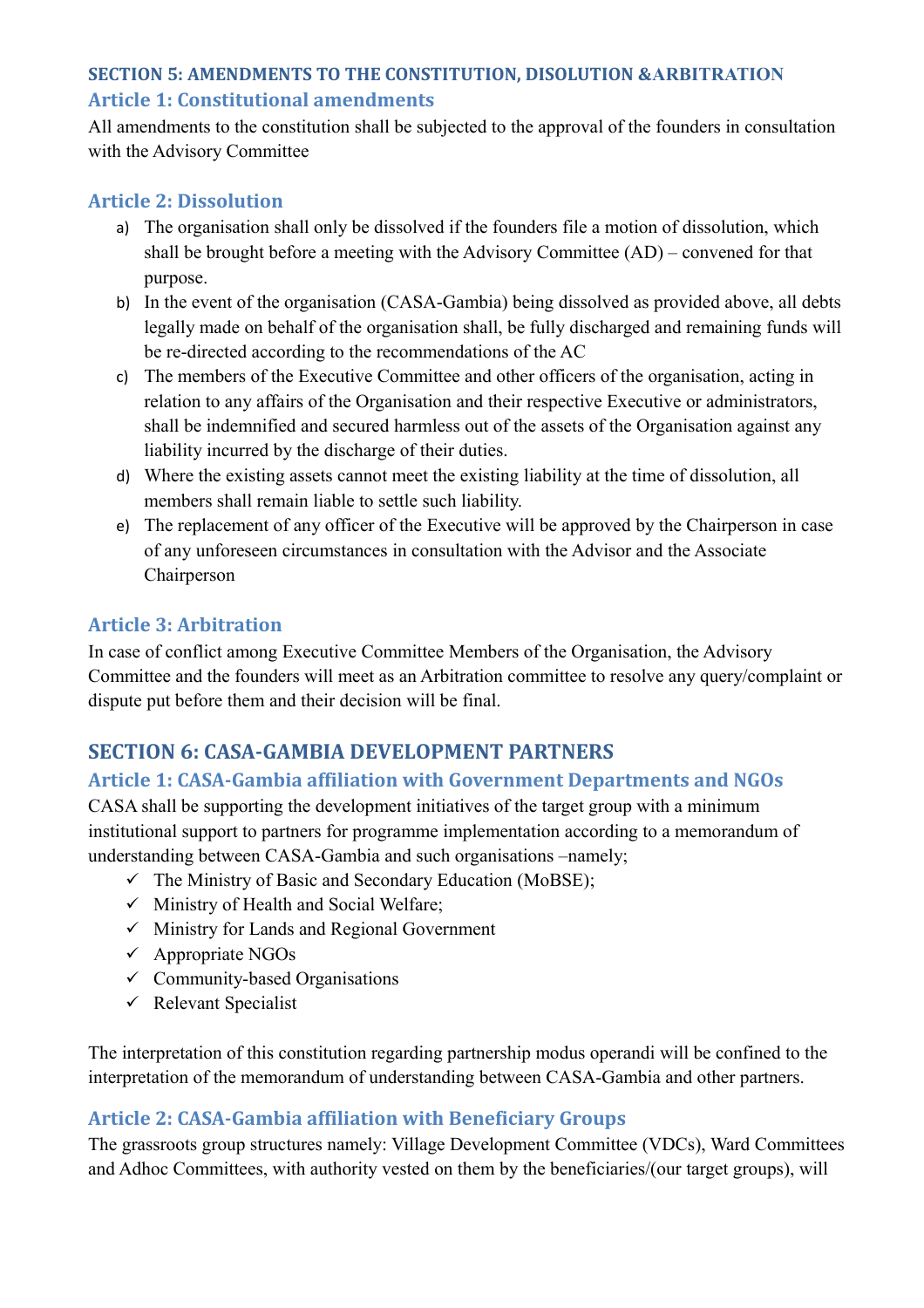strongly be considered liable and responsible of social mobilisation and programme implementation. CASA-Gambia shall work with communities through them according to their functions and powers recognised by the Technical Advisory Committees (TAC) of the Administrative Region of the target area.

#### **Article 3: Membership of CASA-Gambia**

Membership will be through groups registered with the association by way of a Memorandum of Understanding (MoU) between the particular interest group and CASA-Gambia. These includes institutions such as schools, health centres etc. This means that there is no direct individual membership.

#### **Article 4: Termination of membership**

The membership of any group that defaults the MoU signed between the association and the particular group will be terminated according to policy and procedures governing programme/project implementation. The decision to terminate the membership of any group will be effected by the executive committee in consultation with the AC.

## **SECTION 7: PENALTIES**

#### **Article 1: Contravention of the constitution of CASA-Gambia**

- a) A legal or Personnel Policy and Procedural action shall be taken against individuals or groups that contravenes/or infringes the Constitution of CASA-Gambia
- b) Any member of the executive committee found guilty shall be penalised by his line manager or the Chairperson. In the case of the Chairperson, the rest of the executive committee members in consultation with the Advisor will take appropriate action against him/her with reference to the Constitution and the Laws of the Gambia.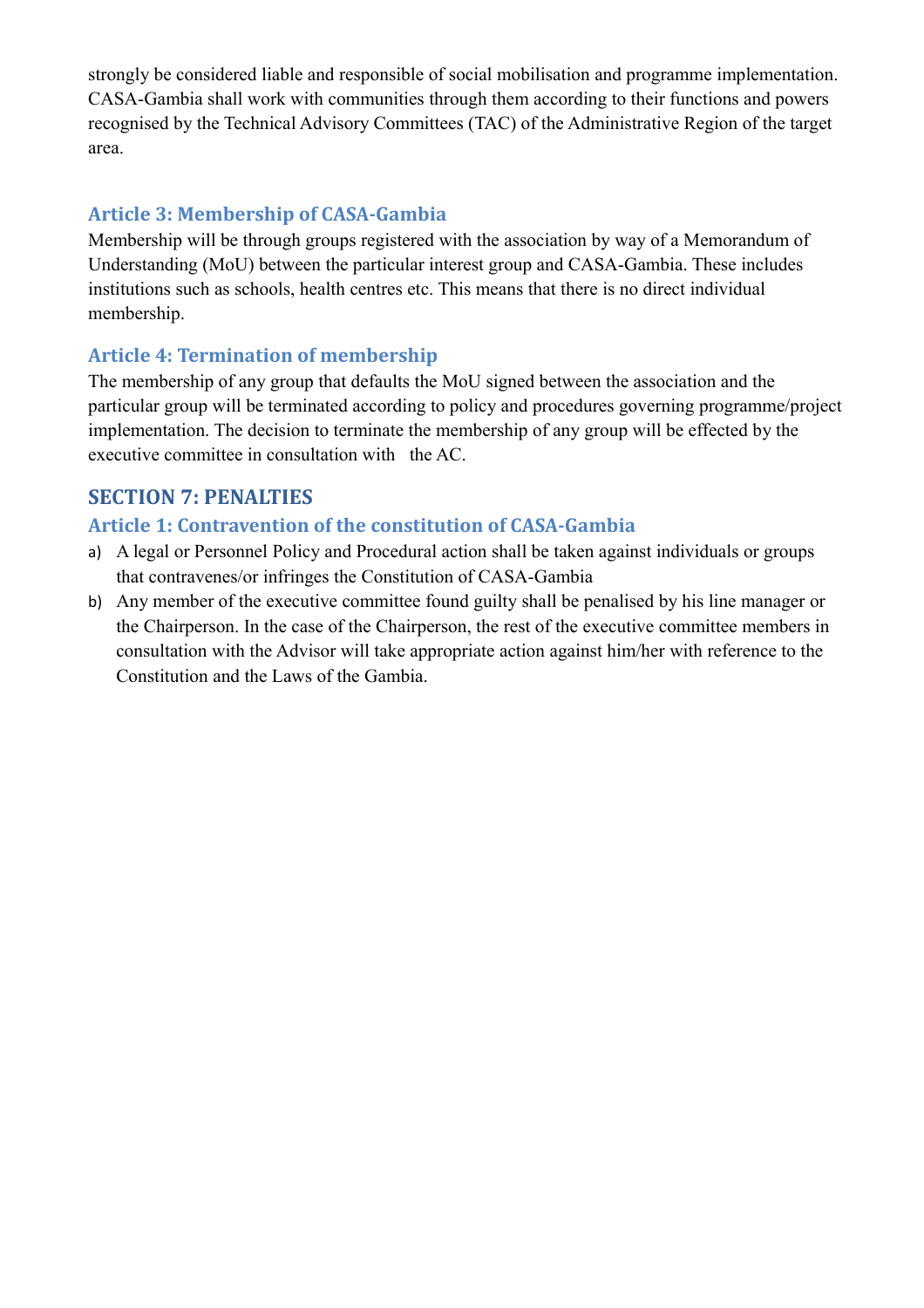## **SECTION 8: ORGANISATIONAL CHART**

**Key**: - Dotted lines indicate that the box is part of the outside structure of the organisation -Straight lines indicate that the box is part of the internal structure of the organisation -Brown symbolizes vulnerability of our intervention target groups or individuals